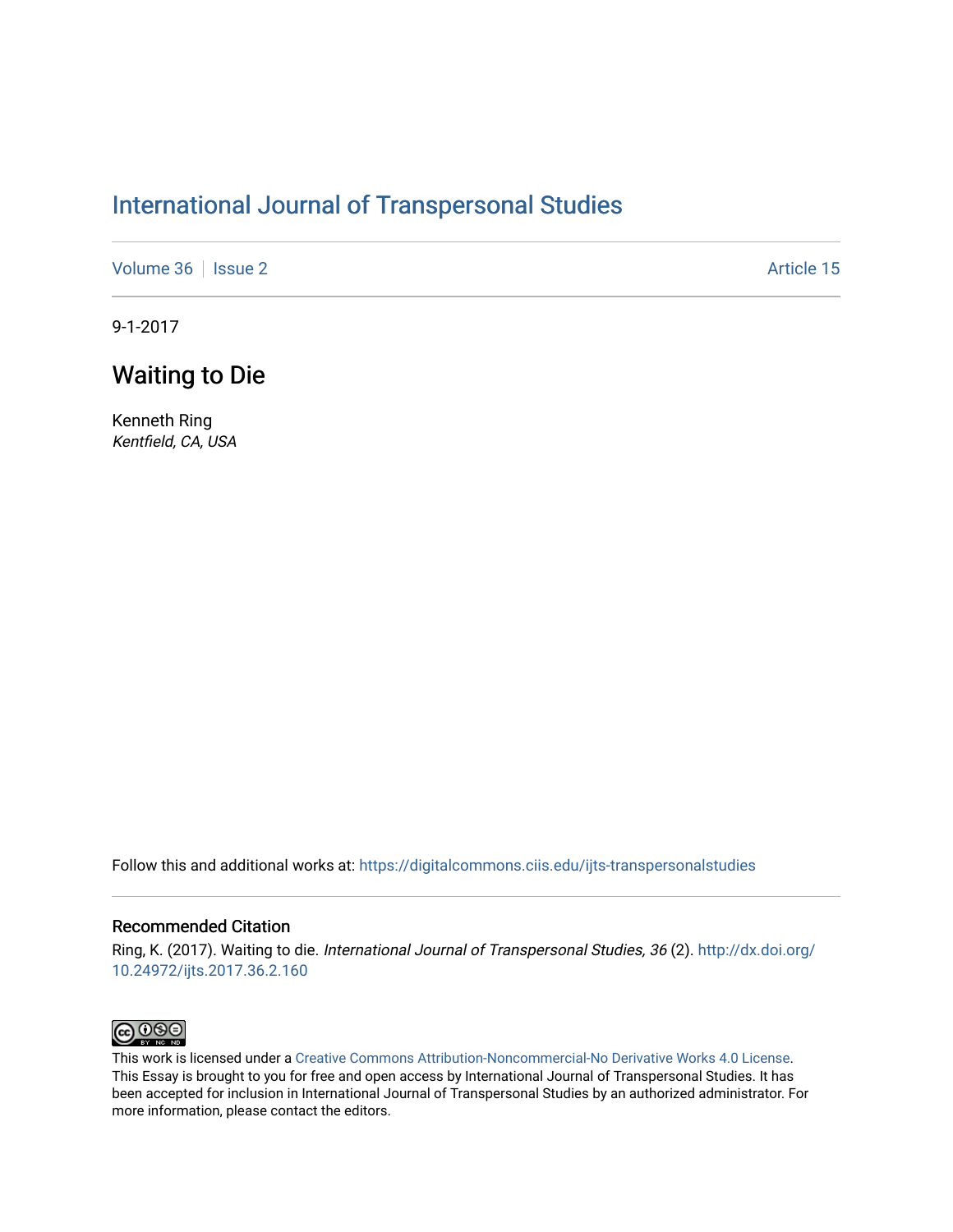# **Waiting to Die**

*Kenneth Ring* Kentfield, CA, USA

"The bright realization that *must* come before death will be worth all the boredom of living." - Ned Rorem

What's it like, waiting to die? Of course, it's different for everyone. I can only say what it's like for me. On the whole, it's rather boring. different for everyone. I can only say what it's like for me. On the whole, it's rather boring.

Don't get me wrong. I still have many pleasures in life and—knock on silicon—I'm lucky not to be suffering from any fatal illness, though if I were, that would certainly add some drama in my life. I could then follow the example of the poet Ted Rosenthal, who after contracting leukemia, joyfully called his friends and said, "Guess what's happened to me!" Well, no thanks. I'll take my boring life any day and intone a hymn of gratitude every morning I wake up with only the ordinary indignities of an old man—coughing, wheezing and sneezing, and, oh, my aching back!

But still... I'm used to having productive work—writing books, helping other authors with their books, being involved in various professional pursuits, and so forth. But recently I published my last book, which I puckishly entitled, *Pieces of My Mind Before I Fall to Pieces*, which was a kind of potpourri of stories and interests from my later years, and just after that I wrote what I expect to be my last professional article, the foreword to a colleague's memoir. Now what? More precisely, what do I do with my time now that I have clearly entered the epilogue to my life? Honestly, I feel as if I have stepped over the threshold into my afterlife before dying.

Of course, I can watch films—I've become quite a "film buff" in my later years; I still have interesting books to read. I am blessed with a wonderful girlfriend. Still, since life has become a spectator sport for me, and I can no longer travel, except locally, I find that I am spending more time on my sofa, honing my couch potato skills, watching sports. Yet I must confess that even they have lost a good deal of their zest for me. My home town baseball team, The San Francisco Giants, finished in the cellar last year; in golf, Tiger has gone away; in basketball, Michael Jordan is long gone; and in tennis, which is now the only sport I follow with some avidity, it is chiefly because of the great Roger Federer. Nevertheless, I can only wonder how long he can at 36 continue to produce one miracle after another? Surely, he, too, will begin his inevitable decline soon, and with his descent from the heights of glory, my interest in tennis will also flag. So what will be left then? I will tell you.

The body. Mine. It has already become my principal preoccupation and bête-noire. These days, I can't help recalling that St. Francis referred to the body as "brother ass." It seems I now spend most of my time in doctors', chiropractors' or dentists' clinics, as they strive to preserve my decaying body parts by inflicting various forms of torture on me that would even impress Torquemada, or doing physical therapy in what is most likely a vain attempt to delay the encroaching onset of wholesale physical deterioration. Really, is this any way to run a navy? There are many days when I think the only surgery that will preserve me would be a complete bodyectomy.

Well, okay, I realize this is only par for the course of the everyday life of an octogenarian. Wasn't it Bette Davis who famously said "old age is no place for sissies?" It isn't for wimps like me either, it seems. (I can often be heard crooning, "turn back the hands of time….") Still, I wouldn't go so far as the saturnine Philip Roth who said that old age is "a massacre." I guess at his point I find myself somewhere between Davis and Roth, but the waiting game still seems to be a losing proposition and I might very well come to think of my current boredom as the halcyon days of my decline.

Nevertheless, consider a typical day in the life of this old wheezing geezer.

It begins with the back. Every day does. In the morning, you get up, but your back doesn't. It hurts. Even though you take a hot shower before bed, by the time you wake up your back has decided to take the day off. When you try to use it, as for example, when you bend over to pick up the comb you've dropped into the toilet, it begins to complain. And finally, it gets so bad, you have to lie down on your once neatly made bed,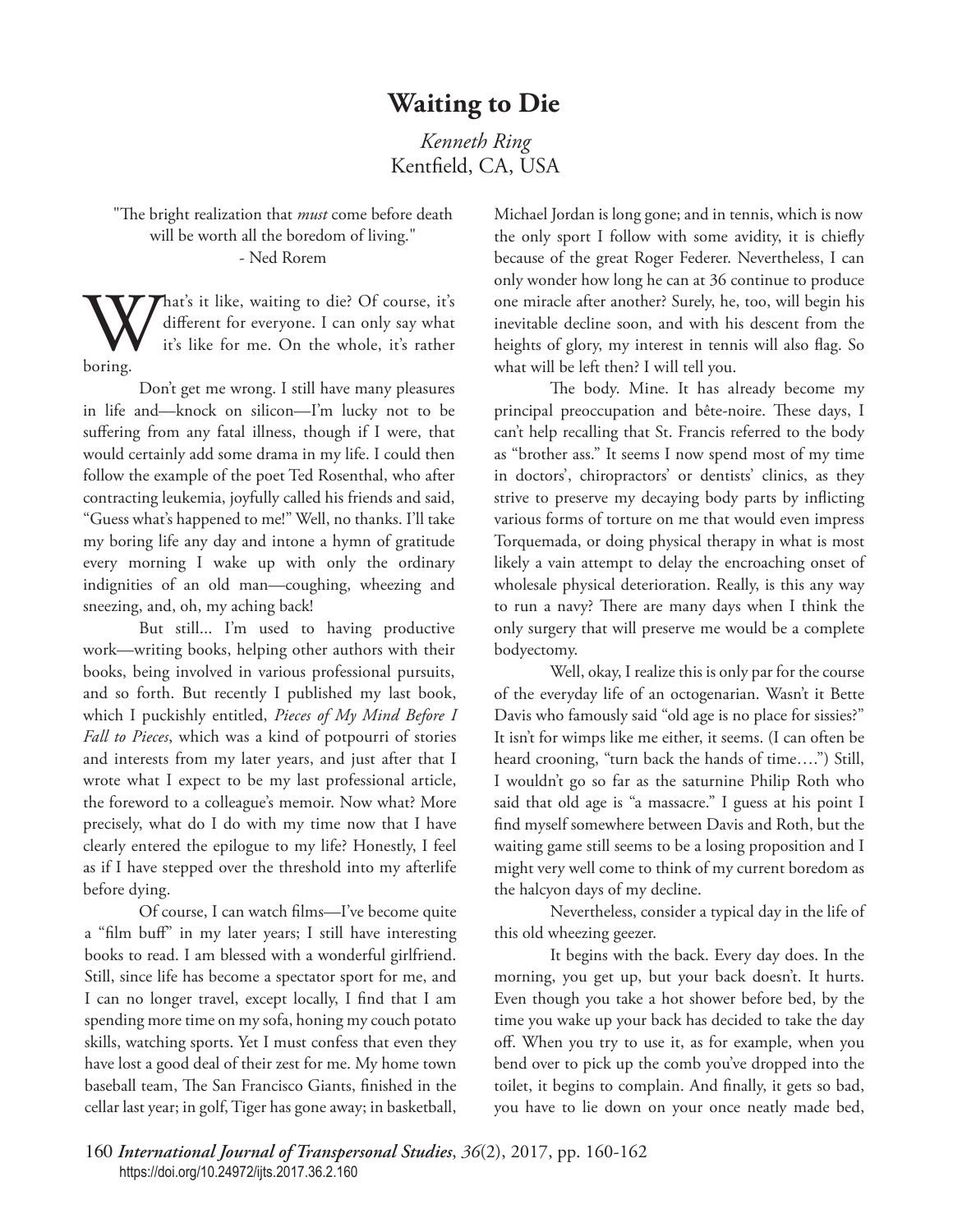remove half your clothing, and apply some ice to it while listening to mindless music and cursing the day when some enterprising hominid decided it would be a good idea to change from the arboreal life to a bipedal one. Big mistake. The next one was the invention of agriculture, but never mind. We were talking about the back and its vicissitudes.

Nevertheless, a little later, you decide to take your body out for a spin. "Don't look back,"the great Satchel Paige advised, "something might be gaining on you." In my case, it's the man with the scythe whom I hope to outstrip for a few more years.

Of course, the back, which had only been moaning quietly before now begins to object vociferously, asking sourly, "what the hell are you thinking?" Nevertheless, you press on, thinking your will will prevail, and your back can go to hell.

But the next dispiriting thing you notice are all these chubby old ladies whizzing by you as if they are already late for their hair appointments. How humiliating—to be passed by these old biddies! You think about the days in junior high when you were a track star, setting school records in the dashes and anchoring the relay races, which you used to run in your bare feet. Then you ran like the wind. These days, you are merely winded after trudging a hundred yards.

When you can go no further, you turn around only to become aware of still another distressing sight. Actually, it is your sight — or lack of it. It ain't working. You could see pretty well after your corneal surgery last year, but now you can't see worth shit. What is that ahead of you? Is it a woolly mammoth, a Saint Bernard or merely a burly ex-football player? Where are the eyes of yesteryear? Gone missing. Well, they didn't give me any guarantees as to how long my vision would last before it decided, like my back, to begin to object to its continued use outdoors. The way of all flesh doesn't stop with the flesh; it continues with the cornea, so now I am cursing the darkness in the middle of a miasmal morning.

I finally arrive home in a disconsolate mood, but now it is time to hop onto my stationary bike, which is the only kind I have ever been able to ride since my balance is worse than that of an elderly inebriate on New Year's Eve. I used to be able to pedal reasonably fast and for a long time. But lately someone must have snuck in to affix some kind of a brake to the bike since suddenly it seems that I am pumping uphill at an acute angle. Heart rate is up, speed is down, my old distance marks

are a treasured memory, which I can only mourn. All I am aware of now is the sound of someone huffing and puffing.

At last the torture is over, but now I really have to piss. That damn enlarged prostate of mine has no patience—it must be satisfied now! I race into the bathroom, unzip my fly before it is too late, and make sure, because I have my girlfriend's admonitions in my ears as I piss that she will behead me if I continue to treat the floor as an auxiliary pissoir, I am pissing very carefully into the toilet bowl. Of course, these days, my urinary stream is a sometimes thing. It starts, it stops, it pauses to refresh itself, it pulses, stops, dribbles, starts up again with what seems to be its last mighty effort to produce something worthwhile and finally drips itself into extinction.

I'm relieved, however, because at least I haven't soiled my pants this time. But wait. What is that? Pulling up my pants, I can feel some urine on my left thigh. How the hell did it get in there? Is there some kind of silent secondary stream that runs down the side of my leg when I am otherwise preoccupied with trying to keep my penile aim from going astray?

Now I have to find a towel to wipe off the offending liquid and just hope my girlfriend won't say, when I return to the kitchen, "what is that funny smell, darling?"

Well, you get the idea. Life is no longer a bowl of cherries, or if it is, some of them are turning rotten. And naturally I can't help wondering how long I have to go before I really cross that final threshold over the unknown. For years, I've joked that I've wanted to live to be 1000—months —old. Now I'm at 984 and counting. I'm getting close, and it's no longer just a joke.

And of course I now also have to wonder what will be next? I mean, after I die, assuming I will ever get around to it.

Well, in my case, I have some inklings because I've spent half my life researching and writing about near-death experiences and in the course of my work I've interviewed hundreds of people who have told me what it was like for them to die—at least for a few moments before returning to life. And what they have told me has been, I am frank to admit, profoundly reassuring.

I remember one woman who said that in order to grasp the feeling of peace that comes with death you would have to take the thousand best things that ever happened to you, multiply them by a million and